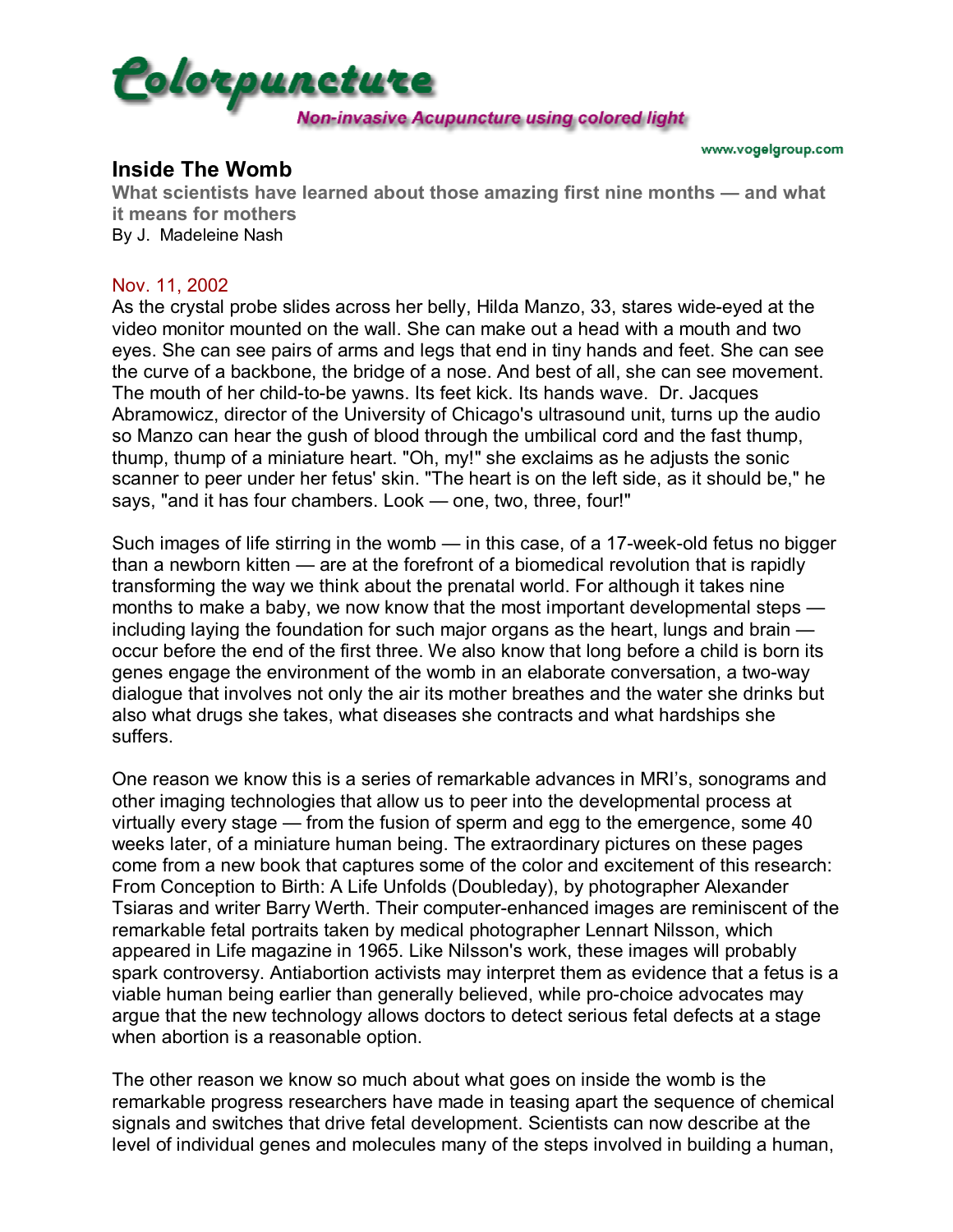from the establishment of a head-to-tail growth axis and the budding of limbs to the sculpting of a four-chambered heart and the weaving together of trillions of neural connections. Scientists are beginning to unroll the genetic blueprint of life and identify the precise molecular tools required for assembly. Human development no longer seems impossibly complex, says Stanford University biologist Matthew Scott. "It just seems marvelous."

How is it, we are invited to wonder, that a fertilized egg  $-$  a mere speck of protoplasm and DNA encased in a spherical shell – can generate such complexity? The answers, while elusive and incomplete, are beginning to come into focus.

Only 20 years ago, most developmental biologists thought that different organisms grew according to different sets of rules, so that understanding how a fly or a worm develops  $\sim$  or even a vertebrate like a chicken or a fish  $\sim$  would do little to illuminate the process in humans. Then, in the 1980s, researchers found remarkable similarities in the molecular tool kit used by organisms that span the breadth of the animal kingdom, and those similarities have proved serendipitous beyond imagining. No matter what the species, nature uses virtually the same nails and screws, the same hammers and power tools to put an embryo together.

Among the by-products of the torrent of information pouring out of the laboratory are new prospects for treating a broad range of late-in-life diseases. Just last month, for example, three biologists won the Nobel Prize for Medicine for their work on the nematode Caenorhabditis elegans, which has a few more than 1,000 cells, compared with a human's 50 trillion. The three winners helped establish that a fundamental mechanism that C. elegans embryos employ to get rid of redundant or abnormal cells also exists in humans and may play a role in aids, heart disease and cancer. Even more exciting, if considerably more controversial, is the understanding that embryonic cells harbor untapped therapeutic potential. These cells, of course, are stem cells, and they are the progenitors of more specialized cells that make up organs and tissues. By harnessing their generative powers, medical researchers believe, it may one day be possible to repair the damage wrought by injury and disease. (That prospect suffered a political setback last week when a federal advisory committee recommended that embryos be considered the same as human subjects in clinical trials.)

To be sure, the marvel of an embryo transcends the collection of genes and cells that compose it. For unlike strands of DNA floating in a test tube or stem cells dividing in a Petri dish, an embryo is capable of building not just a protein or a patch of tissue but a living entity in which every cell functions as an integrated part of the whole. "Imagine yourself as the world's tallest skyscraper, built in nine months and germinating from a single brick," suggest Tsiaras and Werth in the opening of their book. "As that brick divides, it gives rise to every other type of material needed to construct and operate the finished tower – a million tons of steel, concrete, mortar, insulation, tile, wood, granite, solvents, carpet, cable, pipe and glass as well as all furniture, phone systems, heating and cooling units, plumbing, electrical wiring, artwork and computer networks, including software."

Given the number of steps in the process, it will perhaps forever seem miraculous that life ever comes into being without a major hitch. "Whenever you look from one embryo to another," observes Columbia University developmental neurobiologist Thomas Jessell, "what strikes you is the fidelity of the process."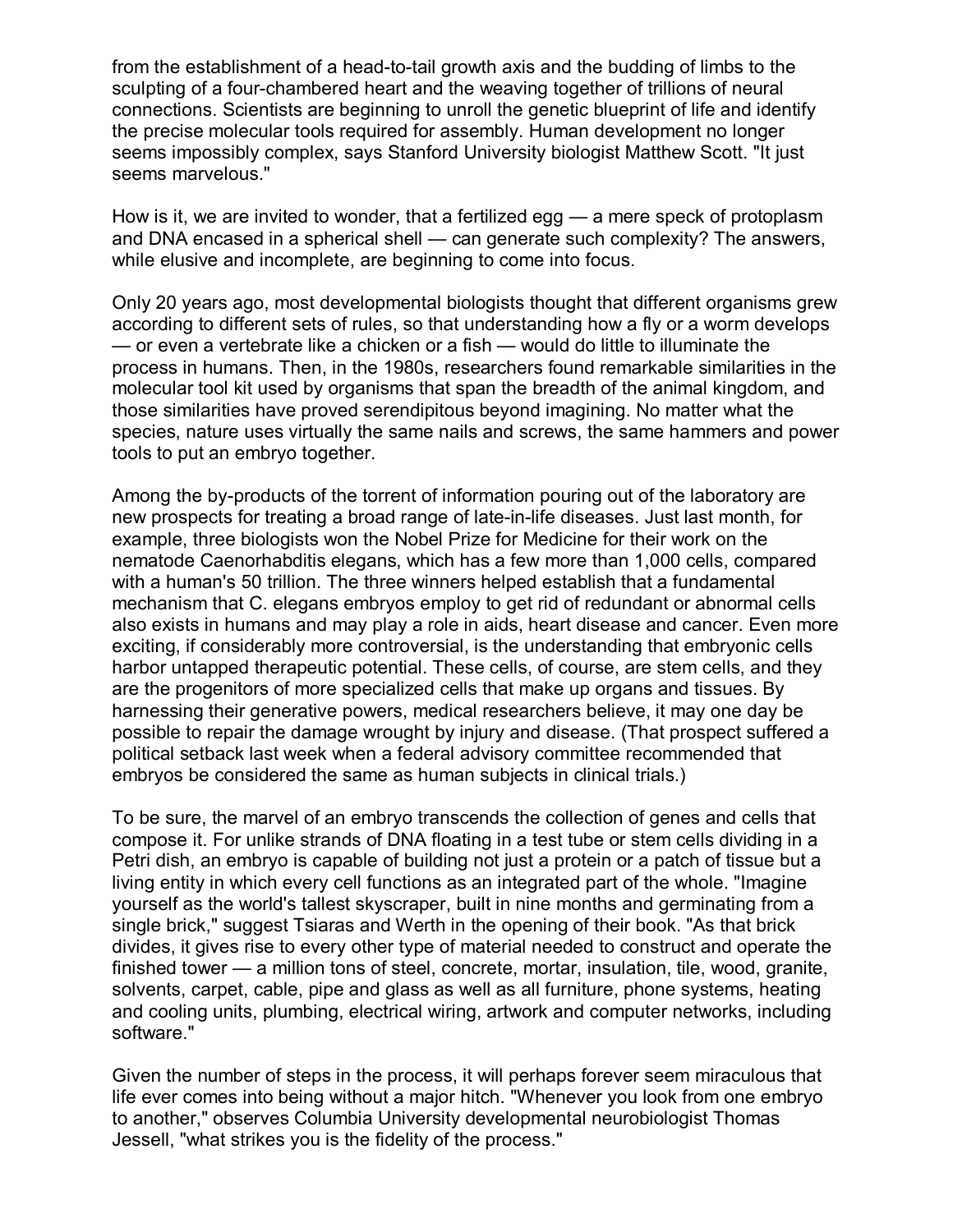Sometimes, though, that fidelity is compromised, and the reasons why this happens are coming under intense scrutiny. In laboratory organisms, birth defects occur for purely genetic reasons when scientists purposely mutate or knock out specific sequences of DNA to establish their function. But when development goes off track in real life, the cause can often be traced to a lengthening list of external factors that disrupt some aspect of the genetic program. For an embryo does not develop in a vacuum but depends on the environment that surrounds it. When a human embryo is deprived of essential nutrients or exposed to a toxin, such as alcohol, tobacco or crack cocaine, the consequences can range from readily apparent abnormalities – spina bifida, fetal alcohol syndrome — to subtler metabolic defects that may not become apparent until much later.

Ironically, even as society at large continues to worry almost obsessively about the genetic origins of disease, the biologists and medical researchers who study development are mounting an impressive case for the role played by the prenatal environment. A growing body of evidence suggests that a number of serious maladies  $-$  among them, atherosclerosis, hypertension and diabetes  $-$  trace their origins to detrimental prenatal conditions. As New York University Medical School's Dr. Peter Nathanielsz puts it, "What goes on in the womb before you are born is just as important to who you are as your genes."

Most adults, not to mention most teenagers, are by now thoroughly familiar with the mechanics of how the sperm in a man's semen and the egg in a woman's oviduct connect, and it is at this point that the story of development begins. For the sperm and the egg each contain only 23 chromosomes, half the amount of DNA needed to make a human. Only when the sperm and the egg fuse their chromosomes does the tiny zygote, as a fertilized egg is called, receive its instructions to grow. And grow it does, replicating its DNA each time it divides – into two cells, then four, then eight and so on.

If cell division continued in this fashion, then nine months later the hapless mother would give birth to a tumorous ball of literally astronomical proportions. But instead of endlessly dividing, the zygote's cells progressively take form. The first striking change is apparent four days after conception, when a 32-cell clump called the morula (which means "mulberry" in Latin) gives rise to two distinct layers wrapped around a fluid-filled core. Now known as a blastocyst, this spherical mass will proceed to burrow into the wall of the uterus. A short time later, the outer layer of cells will begin turning into the placenta and amniotic sac, while the inner layer will become the embryo.

The formation of the blastocyst signals the start of a sequence of changes that are as precisely choreographed as a ballet. At the end of Week One, the inner cell layer of the blastocyst balloons into two more layers. From the first layer, known as the endoderm, will come the cells that line the gastrointestinal tract. From the second, the ectoderm, will arise the neurons that make up the brain and spinal cord along with the epithelial cells that make up the skin. At the end of Week Two, the ectoderm spins off a thin line of cells known as the primitive streak, which forms a new cell layer called the mesoderm. From it will come the cells destined to make the heart, the lungs and all the other internal organs.

At this point, the embryo resembles a stack of Lilliputian pancakes — circular, flat and horizontal. But as the mesoderm forms, it interacts with cells in the ectoderm to trigger yet another transformation. Very soon these cells will roll up to become the neural tube, a rudimentary precursor of the spinal cord and brain. Already the embryo has a distinct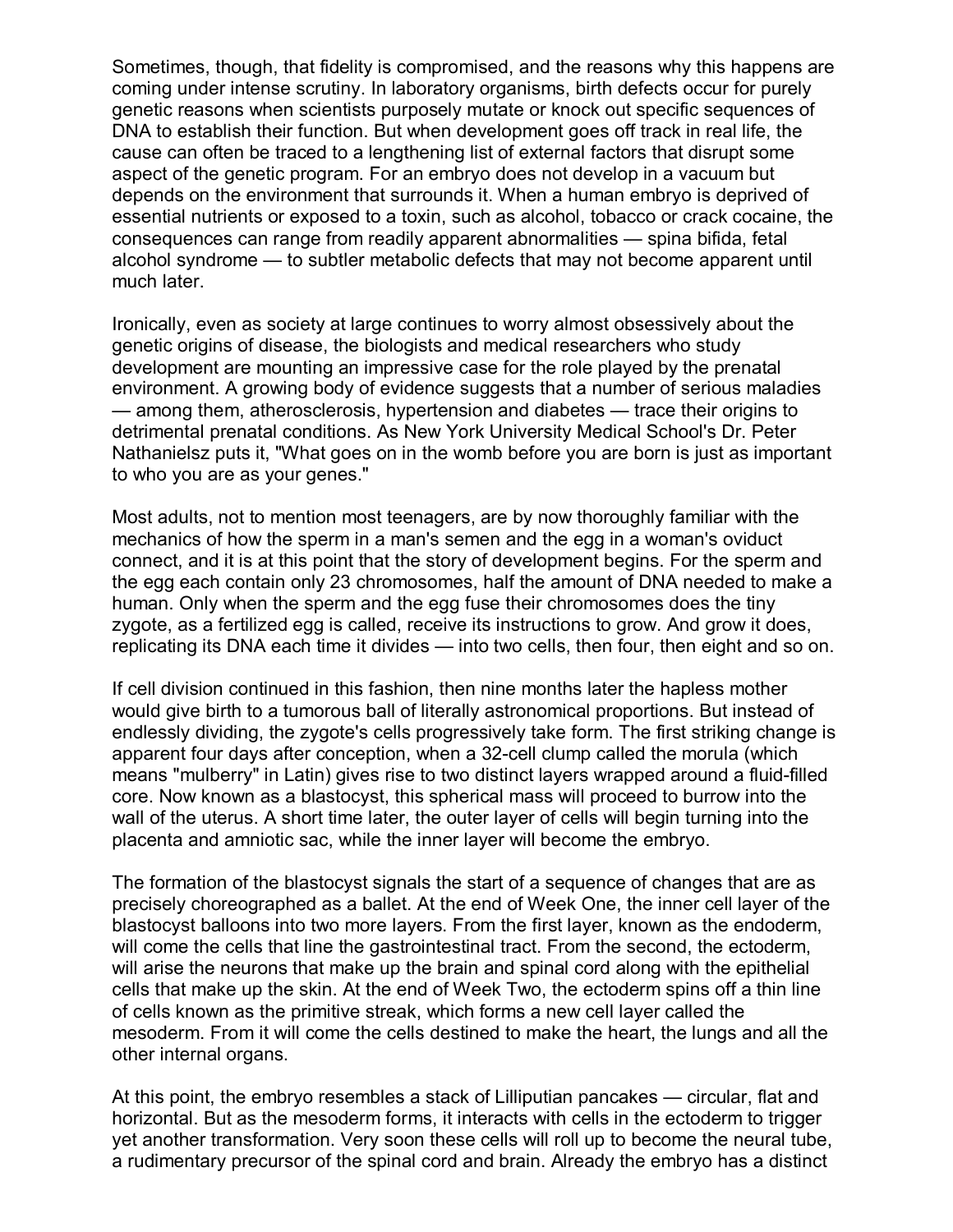cluster of cells at each end, one destined to become the mouth and the other the anus. The embryo, no larger at this point than a grain of rice, has determined the head-to-tail axis along which all its body parts will be arrayed.

How on earth does this little, barely animate cluster of cells "know" what to do? The answer is as simple as it is startling. A human embryo knows how to lay out its body axis in the same way that fruit-fly embryos know and C. elegans embryos and the embryos of myriad other creatures large and small know. In all cases, scientists have found, in charge of establishing this axis is a special set of genes, especially the socalled homeotic homeobox, or hox, genes.

hox genes were first discovered in fruit flies in the early 1980s when scientists noticed that their absence caused striking mutations. Heads, for example, grew feet instead of antennae, and thoraxes grew an extra pair of wings. hox genes have been found in virtually every type of animal, and while their number varies — fruit flies have nine, humans have 39--they are invariably arrayed along chromosomes in the order along the body in which they are supposed to turn on.

Many other genes interact with the Hox system, including the aptly named Hedgehog and Tinman genes, without which fruit flies grow a dense covering of bristles or fail to make a heart. And scientists are learning in exquisite detail what each does at various stages of the developmental process. Thus one of the three Hedgehog genes — Sonic Hedgehog, named in honor of the cartoon and video-game character  $-$  has been shown to play a role in making at least half a dozen types of spinal-cord neurons. As it happens, cells in different places in the neural tube are exposed to different levels of the protein encoded by this gene; cells drenched in significant quantities of protein mature into one type of neuron, and those that receive the barest sprinkling mature into another. Indeed, it was by using a particular concentration of Sonic Hedgehog that neurobiologist Jessell and his research team at Columbia recently coaxed stem cells from a mouse embryo to mature into seemingly functional motor neurons.

At the University of California, San Francisco, a team led by biologist Didier Stainier is working on genes important in cardiovascular formation. Removing one of them, called Miles Apart, from zebra-fish embryos results in a mutant with two nonviable hearts. Why? In all vertebrate embryos, including humans, the heart forms as twin buds. In order to function, these buds must join. The way the Miles Apart gene appears to work, says Stainier, is by detecting a chemical attractant that, like the smell of dinner cooking in the kitchen, entices the pieces to move toward each other.

The crafting of a human from a single fertilized egg is a vastly complicated affair, and at any step, something can go wrong. When the heart fails to develop properly, a baby can be born with a hole in the heart or even missing valves and chambers. When the neural tube fails to develop properly, a baby can be born with a brain not fully developed (anencephaly) or with an incompletely formed spine (spina bifida). Neural-tube defects, it has been firmly established, are often due to insufficient levels of the water-soluble B vitamin folic acid. Reason: folic acid is essential to a dividing cell's ability to replicate its DNA.

Vitamin A, which a developing embryo turns into retinoids, is another nutrient that is critical to the nervous system. But watch out, because too much vitamin A can be toxic. In another newly released book, Before Your Pregnancy (Ballantine Books), nutritionist Amy Ogle and obstetrician Dr. Lisa Mazzullo caution would-be mothers to limit foods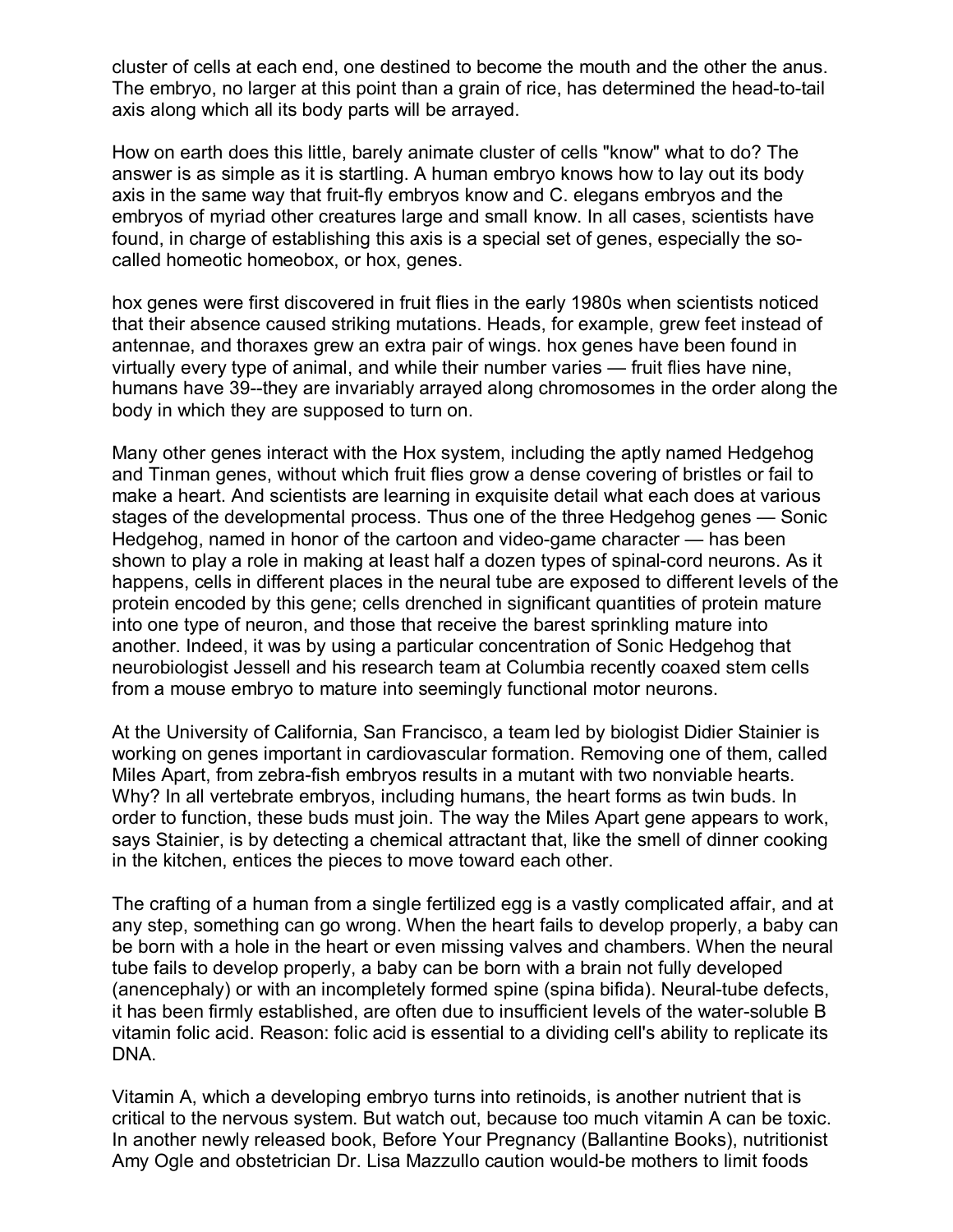that are overly rich in vitamin A, especially liver and food products that contain lots of it, like foie gras and cod-liver oil. An excess of vitamin A, they note, can cause damage to the skull, eyes, brain and spinal cord of a developing fetus, probably because retinoids directly interact with DNA, affecting the activity of critical genes.

Folic acid, vitamin A and other nutrients reach developing embryos and fetuses by crossing the placenta, the remarkable temporary organ produced by the blastocyst that develops from the fertilized egg. The outer ring of cells that compose the placenta are extremely aggressive, behaving very much like tumor cells as they invade the uterine wall and tap into the pregnant woman's blood vessels. In fact, these cells actually go in and replace the maternal cells that form the lining of the uterine arteries, says Susan Fisher, a developmental biologist at the University of California, San Francisco. They trick the pregnant woman's immune system into tolerating the embryo's presence rather than rejecting it like the lump of foreign tissue it is.

In essence, says Fisher, "the placenta is a traffic cop," and its main job is to let good things in and keep bad things out. To this end, the placenta marshals platoons of natural killer cells to patrol its perimeters and engages millions of tiny molecular pumps that expel poisons before they can damage the vulnerable embryo.

Alas, the placenta's defenses are sometimes breached — by microbes like rubella and cytomegalovirus, by drugs like thalidomide and alcohol, by heavy metals like lead and mercury, and by organic pollutants like dioxin and PCBs. Pathogens and poisons contained in certain foods are also able to cross the placenta, which may explain why placental tissues secrete a nausea-inducing hormone that has been tentatively linked to morning sickness. One provocative if unproved hypothesis says morning sickness may simply be nature's crude way of making sure that potentially harmful substances do not reach the womb, particularly during the critical first trimester of development.

Timing is decisive where toxins are concerned. Air pollutants like carbon monoxide and ozone, for example, have been linked to heart defects when exposure coincided with the second month of pregnancy, the window of time during which the heart forms. Similarly, the nervous system is particularly vulnerable to damage while neurons are migrating from the part of the brain where they are made to the area where they will ultimately reside. "A tiny, tiny exposure at a key moment when a certain process is beginning to unfold can have an effect that is not only quantitatively larger but qualitatively different than it would be on an adult whose body has finished forming," observes Sandra Steingraber, an ecologist at Cornell University.

Among the substances Steingraber is most worried about are environmentally persistent neurotoxins like mercury and lead (which directly interfere with the migration of neurons formed during the first trimester) and PCBs (which, some evidence suggests, block the activity of thyroid hormone). "Thyroid hormone plays a noble role in the fetus," says Steingraber. "It actually goes into the fetal brain and serves as kind of a conductor of the orchestra."

PCBs are no longer manufactured in the U.S., but other chemicals potentially harmful to developing embryos and fetuses are. Theo Colborn, director of the World Wildlife Fund's contaminants program, says at least 150 chemicals pose possible risks for fetal development, and some of them can interfere with the naturally occurring sex hormones critical to the development of a fetus. Antiandrogens, for example, are widely found in fungicides and plastics. One in particular  $-$  DDE, a breakdown product of DDT  $-$  has